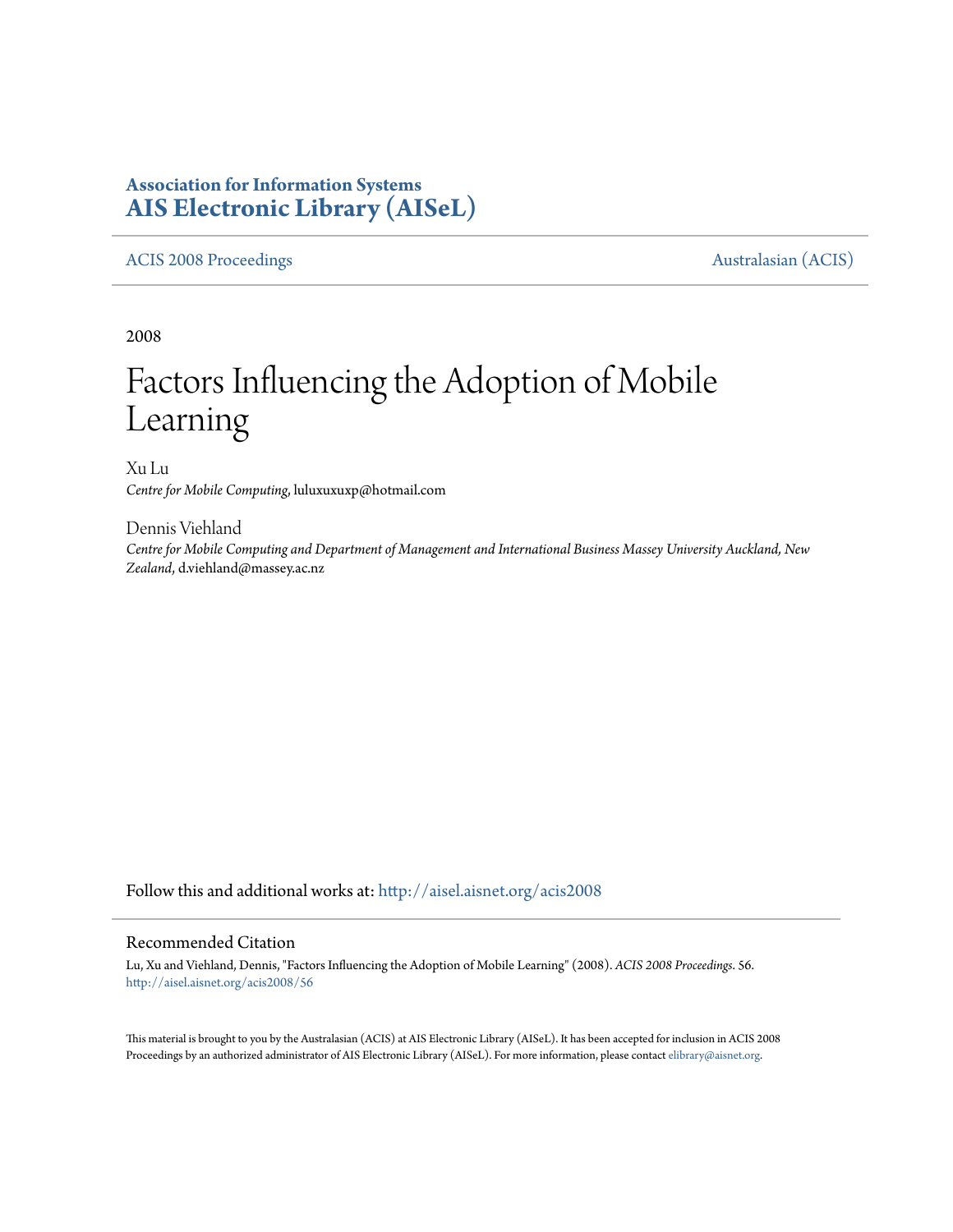# **Factors Influencing the Adoption of Mobile Learning**

Xu Lu Dennis Viehland Centre for Mobile Computing and Department of Management and International Business Massey University Auckland, New Zealand Email: luluxuxuxp@hotmail.com; d.viehland@massey.ac.nz

#### **Abstract**

*Education delivery by mobile devices enables anywhere / anytime learning. Mobile learning has the potential to allow students to more closely integrate learning activities into their busy lives. At this early stage in its development, this is an opportune time to initiate a stream of research that examines the adoption of m-learning applications. This study determines the key factors influencing the behavioural intention for adoption of mobile learning. Several external variables are incorporated into the Technology Acceptance Model and tested in six New Zealand universities. Six of the seven variables – self-efficacy, perceived usefulness, subjective norm, attitude, perceived ease of use, and perceived financial resources were accepted. Prior use of e-learning was not accepted and reasons for this are explored in the study.* 

#### **Keywords**

mobile learning, mobile applications, technology adoption, Technology Acceptance Model.

### **INTRODUCTION**

In the beginning, there was one-place, one-time education. From the first European universities until modern times, higher education has been principally taught synchronously with both professor and student face-to-face in the same classroom.

Then came e-learning. Learning management systems such as BlackBoard, WebCT and Moodle are now widely used to support classroom learning as well as distance education. The principal limitation with e-learning is the dependence on having access to a computer, almost always with an Internet connection. Learning is still a dedicated activity that is location-based for most students; not always convenient and not integrated into the student's life.

The next evolutionary step in education delivery systems is mobile learning. Mobile devices are becoming a primary personal communication mechanism and mobile learning is predicted to be a significant next wave in the learning environment (Attwell 2005; Motiwalla 2005; Tiong & Kinshuk 2006). The massive infusion of these devices, coupled with their Internet capabilities, promises to alter the nature of higher learning (Green 2000).

Despite the potential, mobile learning is not widespread. Why not? What factors impact the adoption and use of mobile learning? Empirical research is needed to investigate the user's intention to adopt this new technology.

The purpose of this research is to investigate which factors influence the intention to adopt mobile learning. This study does so using the Technology Acceptance Model and with data gathered from students enrolled in New Zealand universities. In New Zealand, mobile phones are being used to promote in-class interaction (Scornavacca & Marshall 2007) and organise learning-related activities (Brown et al. 2006) but, as in most of the world, m-learning is at an introductory stage. Accordingly, this study is limited to investigating user's intention to adopt, not actual usage.

#### **BACKGROUND**

Different studies have defined mobile learning differently according to the purpose. Mobile learning has been defined as e-learning that uses wireless transmission and mobile devices such as personal digital assistants (PDAs), mobile phones, laptops and tablet PCs (Attwell 2005). In this, and many other definitions, the focus is on the technology. Mobile learning has also been defined as learning across contexts, where the focus is on the mobility of the learner who is interacting with portable technology (Sharples 2007). Mobile learning has also been defined as learning in a mobile society, where the focus is on how institutions can accommodate and support education of an increasingly mobile population (Sanchez et al. 2007).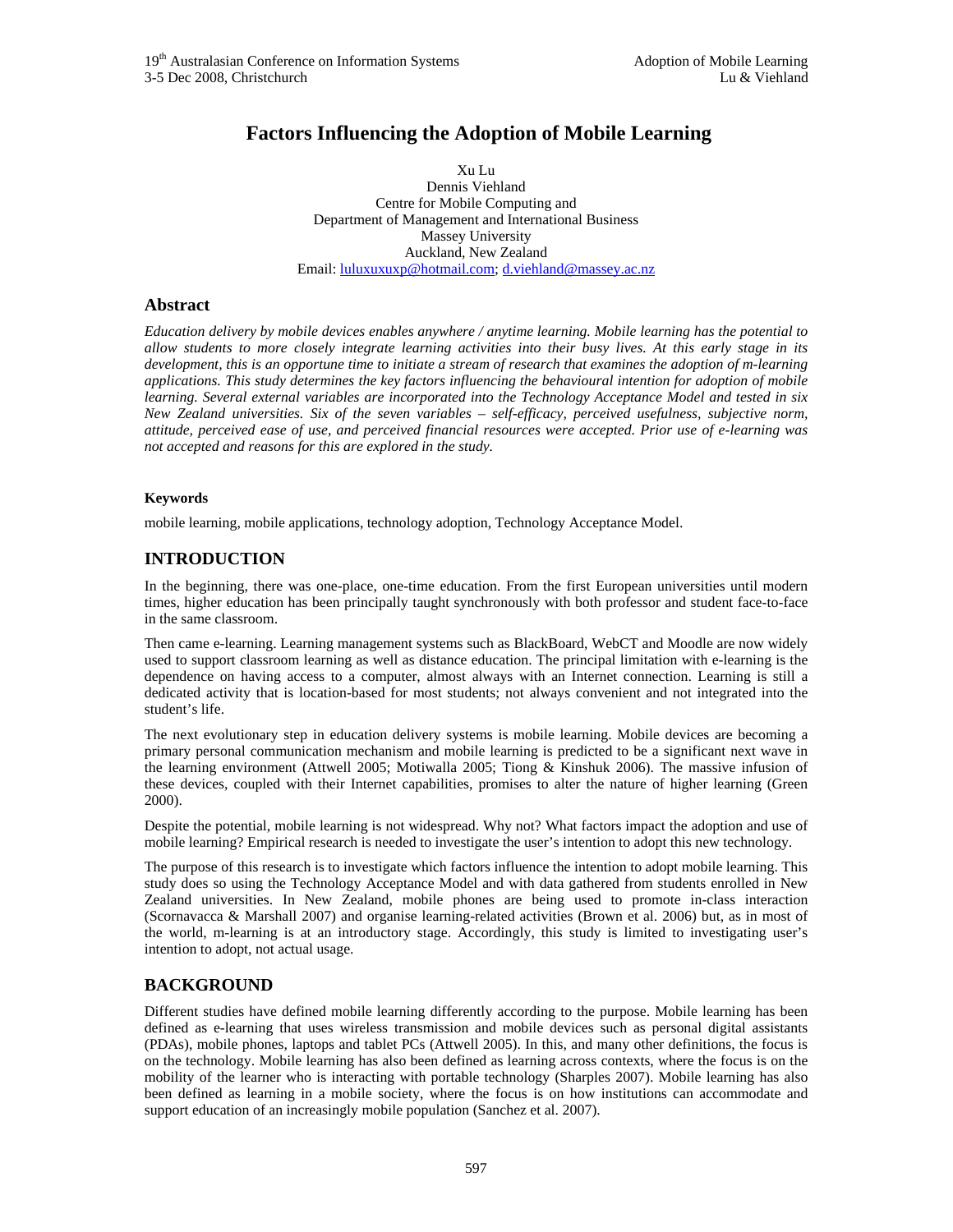19<sup>th</sup> Australasian Conference on Information Systems **Adoption** Adoption of Mobile Learning 3-5 Dec 2008, Christchurch Lu & Viehland

As used in this study, mobile learning is defined as learning activities that use mobile devices such as the mobile phone and personal digital assistants. Typical mobile learning applications are accessing learning resources on a learning management system such as WebCT or BlackBoard or collaboration with other students on an electronic discussion board (e.g., Lundin & Magnusson 2003; Milrad et al. 2002; Viehland & Marshall 2005). More advanced mobile learning applications include intelligent tutoring systems, simulation and modelling tools, personalised communication aids, simulated classrooms and access to dictionaries, learning organisers, planners and other resources that help learners to learn whenever and wherever they find it convenient (Sharples 2000).

This research offers pioneering research of adoption of m-learning from a human behaviour perspective. This research contributes to the literature in two ways. First, the study provides an increased understanding of user behavioural intention towards the adoption of mobile learning, which has not been studied to any great extent. Second, this research provides significant insight about mobile learning from the users' perspective. This will help guide practices on how to improve the mobile learning environment and develop better learning applications in the future. This research provides guidelines and implications to mobile learning suppliers, mobile network operators, educational institutions, lecturers and users to improve the acceptance and use of mobile learning activities.

## **LITERATURE REVIEW**

This section begins with an examination of the theoretical framework used in this research. Then related literature and a few studies in mobile computing are used to identify what factors might influence adoption of mobile learning. Those factors are expressed in the m-learning adoption model used in this study, at the conclusion of the literature review.

#### **Technology Acceptance Model**

The theoretical framework for this research is the Technology Acceptance Model (TAM), an adaptation of the theory of reasoned action specifically tailored for modelling user acceptance of information systems (Davis et al. 1989).

Perceived usefulness and perceived ease of use are two of the main constructs of TAM (see Figure 1). Perceived usefulness is the degree to which a person believes that using a particular technology would enhance his or her performance (Davis 1989). Perceived ease of use is the degree to which a person believes that using a technology would be free from effort (Davis 1989). TAM posits that actual system use is determined by behavioural intention to use. In turn intention to use is determined by both attitude and perceived usefulness. Behavioural intention will be affected by perceived usefulness and perceived ease of use. In addition, perceived ease of use also affects perceived usefulness. External variables will influence behavioural intention indirectly through perceived usefulness and perceived ease of use (Davis 1989).



Figure 1: Original variables in TAM and their relationship (Davis 1989)

TAM has been applied to many different end-user technologies, such as e-mail (Adams et al. 1992), word processing (Davis et al. 1989), spreadsheets (Agarwal et al. 2000), the World Wide Web (Lederer et al. 2000) and mobile payments (Viehland  $\&$  Leong 2008), to name just a few.

Although many studies have explored various aspects of technology adoption, there is no research that specifically explores the factors influencing user intention to adopt mobile learning. However, extrapolations from previous research with a different focus provide precedents that are useful in this study. Especially, an empirical analysis of 80 TAM-based studies (Legris et al. 2002) showed TAM's predictive capacity generally increases if organisational and social factors are included as external variables in the model. As described in the following section, the literature suggests several external variables that can be added to TAM to increase the explanatory power of this research.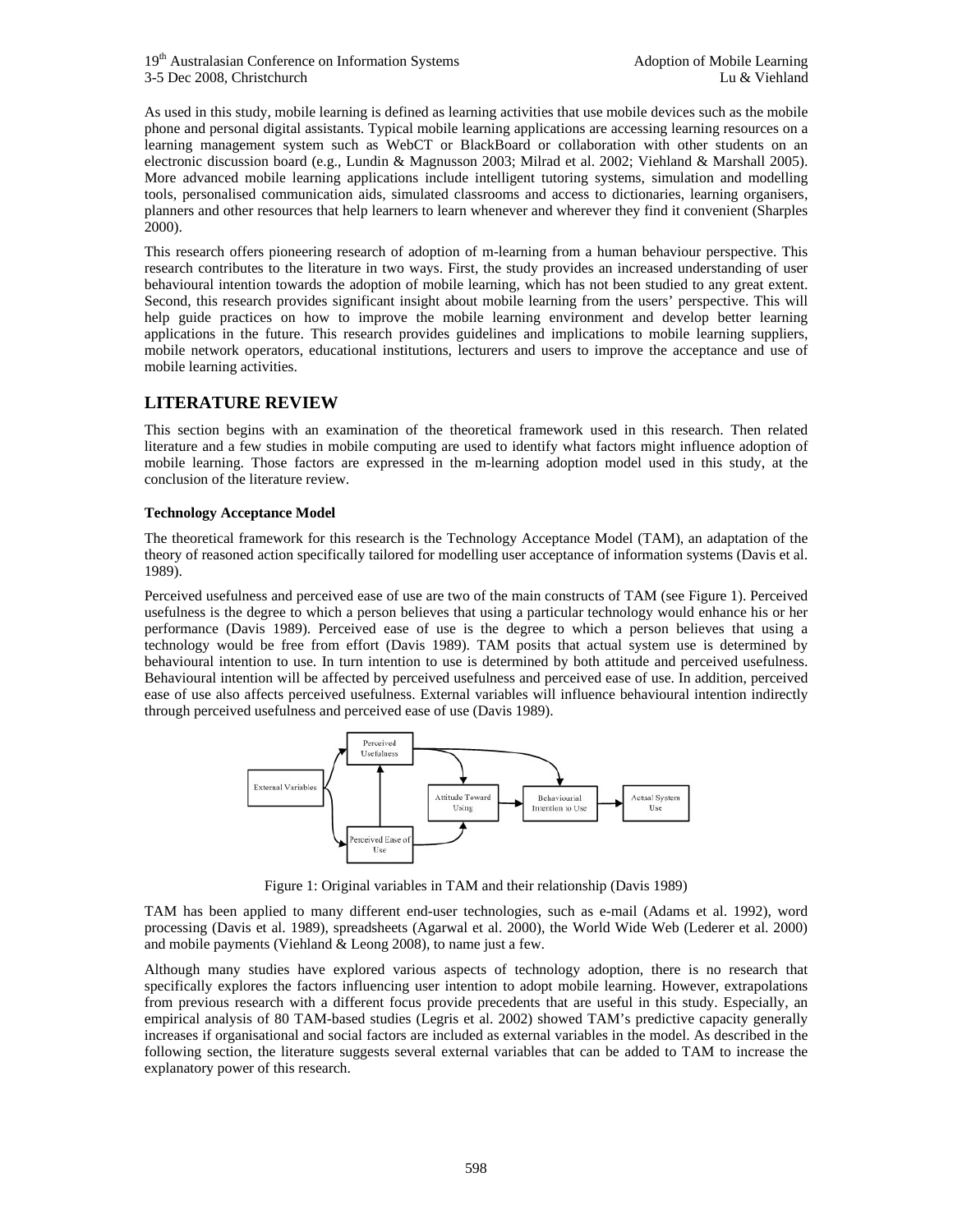#### **Mobile Learning Adoption Model**

*Perceived usefulness of mobile learning*: Mobile learning systems have demonstrated the usefulness of contextawareness support, providing appropriate information to support a student's university life at the right time and in the right place (Brown et al. 2006). In addition, use of mobile devices as an interactive tool in education has proven useful for increasing the communication between learner-learner and learner-instructor (Markett et al. 2006). This study examines the extent to which users perceive usefulness of mobile learning will influence their intention to adopt mobile learning, as expressed in the following proposition:

Proposition 1: Perceived usefulness of mobile learning will have a positive effect on the users' behavioural intention to adopt mobile learning.

*Perceived ease of use of the mobile learning*: Clarke (2000) found ease of use to be one of the five significant factors that determined general use of wireless handheld devices. An individual might have a higher intention to adopt mobile learning if they think mobile learning is easy to operate, leading to this proposition:

Proposition 2: Perceived ease of use of mobile learning will have a positive effect on the users' behavioural intention to adopt mobile learning.

*Attitude toward using mobile learning*: Attitude is an individual's positive or negative feelings about performing the target behaviour (Davis 1989). Chau and Hu (2001), and others, have demonstrated attitude toward using a technology is a significant determinant of behavioural intention. Chau and Hu also found that users are more likely to use new innovations if they have fun interacting with those innovations. Another study found that young students enjoy using a mobile learning application (Attwell 2005). The current study extends this research in the following proposition:

Proposition 3: Attitude toward using mobile learning will be positively related to the behavioural intention to adopt mobile learning.

*Subjective norm*: Subjective norm is the perceived social pressure to perform or not perform a given behaviour (Ajzen 1991). The more favourable the subjective norm with respect to a behaviour, the higher an individual's intention to perform the behaviour will be (Ajzen 1991). Various studies (e.g., Hausenblas et al. 1997; Johnson et al. 1999) have shown that subjective norm is an important determinant of user behaviour intention in information systems. Choi et al. (2003) used TAM to investigate adoption of interactive television and concluded that subjective norm had the greatest impact on behaviour intention.

In this study, subjective norm is the perceived social pressure to use mobile learning systems. Since potential users have never experienced mobile learning, social influence – by positive word-of-month from family, friends, and other adopters – will positively affect adoption, as specified in the following proposition.

Proposition 4: Subjective norm will have a positive effect on the users' behavioural intention to adopt mobile learning.

*Self-efficacy*: Self-efficacy is a person's judgement of their capability to organise and execute a course of action required to attain designated types of performance. Self-efficacy is based on research that shows that human behaviour is strongly influenced by people's motivation, perseverance and effort to surmount difficulties and perform successfully (Gist 1987; Wood & Bandura 1989).

In this study, self-efficacy is closely associated with what is known as system-specific computer self-efficacy (Bandura 1997) or specifically, a user's self-judgement of their ability to use a mobile learning system. Perceived knowledge has a significant positive influence on behavioural intention to adopt an information system in an extended TAM model (Mathieson 1991). This indicates that an individual with considerable experience in using a mobile device can be expected to have a higher intention to use mobile learning than an individual with little or no expertise, as expressed in this proposition:

Proposition 5: Self-efficacy will have a positive effect on the users' behavioural intention to adopt mobile learning.

*Perceived financial resources*: Perceived financial resources is the extent to which a person believes that he or she has the financial resources to use the information system, and it has been shown to be an important factor in IS adoption studies (Mathieson et al. 2001). In the mobile computing literature, perceived financial costs has a negative effect on behavioural intention to use a mobile application (Luarn & Lin 2005). In this context, an individual with a high level of financial resources might have a higher intention to use mobile learning compared with a person who has less financial resources. Accordingly:

Proposition 6: Higher perceived financial resources will lead to a higher intention to adopt mobile learning.

*Prior use of electronic learning*: A person is most likely to adopt information technology that is functionally compatible to technologies they have used before. For example, previous use of computers positively influenced adoption of phone-based services (Neuendorf et al. 1998) and previous telephone use has been found to be positively related to the adoption of online shopping, banking and investing (Eastin 2002).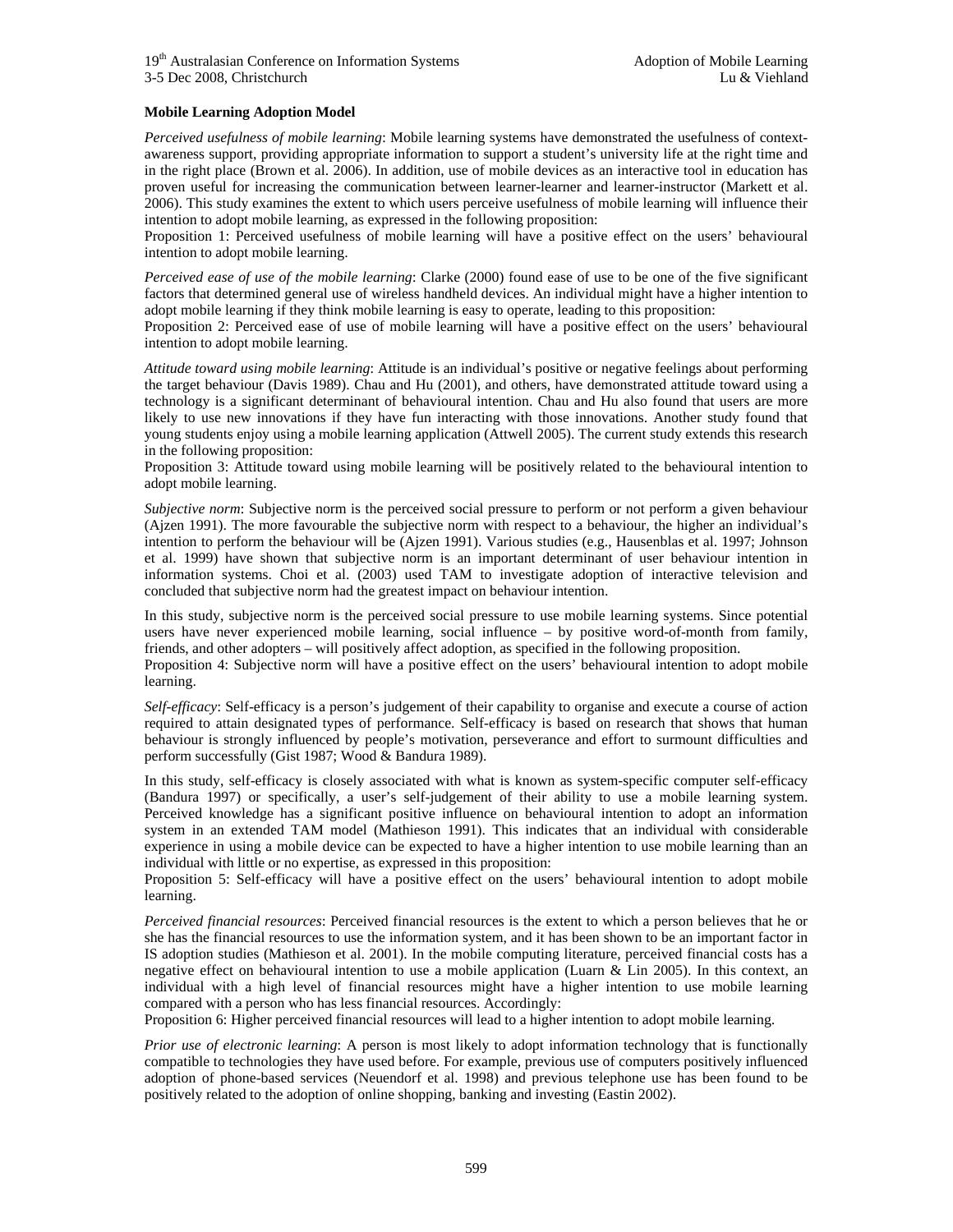In the case of mobile learning, it is appropriate to consider electronic learning or e-learning as an application of prior technology for the same activity. Electronic learning facilitates and enhances learning through the use of computer-based technology (Nagy 2005), so one expects that experienced e-learners will be comfortable with mobile learning and they are more likely to adopt it, as suggested in this proposition:

Proposition 7. Prior use of electronic learning will have a positive effect on the users' behavioural intention to adopt mobile learning.

When the external variables identified in this literature review – subjective norm, self-efficacy, perceived financial resources and prior use of electronic learning – are applied to the general TAM, the model to be tested in this research is shown in Figure 2.



Figure 2: Mobile learning adoption model

# **RESEARCH DESIGN**

A quantitative research approach is usually used in studies intended to measure attitude (Creswell 2003). Additionally, if the research problem is identifying factors that influence an outcome, the utility of an intervention, or understanding the best predictors of outcomes, then a quantitative approach is preferable (Creswell 2003). This research examines seven factors that influence the adoption of mobile learning, thus a quantitative research approach is appropriate.

Several quantitative research methodologies exist (e.g., experiment, survey). Surveys are frequently used to test a theory or explanation (Creswell 2003), and especially when respondents are asked to provide information about themselves – for example, their attitudes and beliefs, demographics and prior or intended behaviours (Cozby 2004). The survey research methodology is appropriate for this research because it uses direct questioning to gather descriptive data to answer the questions posed in the seven propositions.

A survey instrument with 26 questions that addressed various aspects of the seven propositions was developed (see Appendix 1). A five-point Likert scale (i.e., "strongly agree" to "strongly disagree") was used. A pilot study was conducted to insure the survey questions were easily and correctly understood.

The population of interest in this study is all students enrolled in New Zealand (NZ) universities. The sampling frame is all NZ university students who own mobile phones and PDAs, but because of limited resources, the primary focus is on six university campuses on New Zealand's North Island. Convenience sampling, a form of non-probability sampling, is employed as the sampling strategy in this research.

In data collection, the survey was posted on the Web and the URL was promoted on advertisement boards on six North Island university campuses – Auckland University of Technology, Massey University (three campuses), University of Auckland and Victoria University of Wellington. The survey was also promoted to university students throughout NZ by viral messaging (e.g., Microsoft Messenger, ICQ). The online survey was posted on the Internet on 9 April 2008, widely advertised and available for seven weeks, until 29 May 2008.

The factor analysis technique was used for data analysis. Factor analysis is designed to group variables into a smaller number of factors by looking at the correlations between the variables (Rodeghier 1996). It is often used to determine whether a set of variables are related to an underlying dimension, in this case, users' behavioural intention to adopt mobile learning. The statistical package SPSS was used to assist with this data analysis.

# **RESULTS**

During the seven weeks the survey was available, 184 people completed the survey. Four entries were not usable, so the final sample count was 180 responses.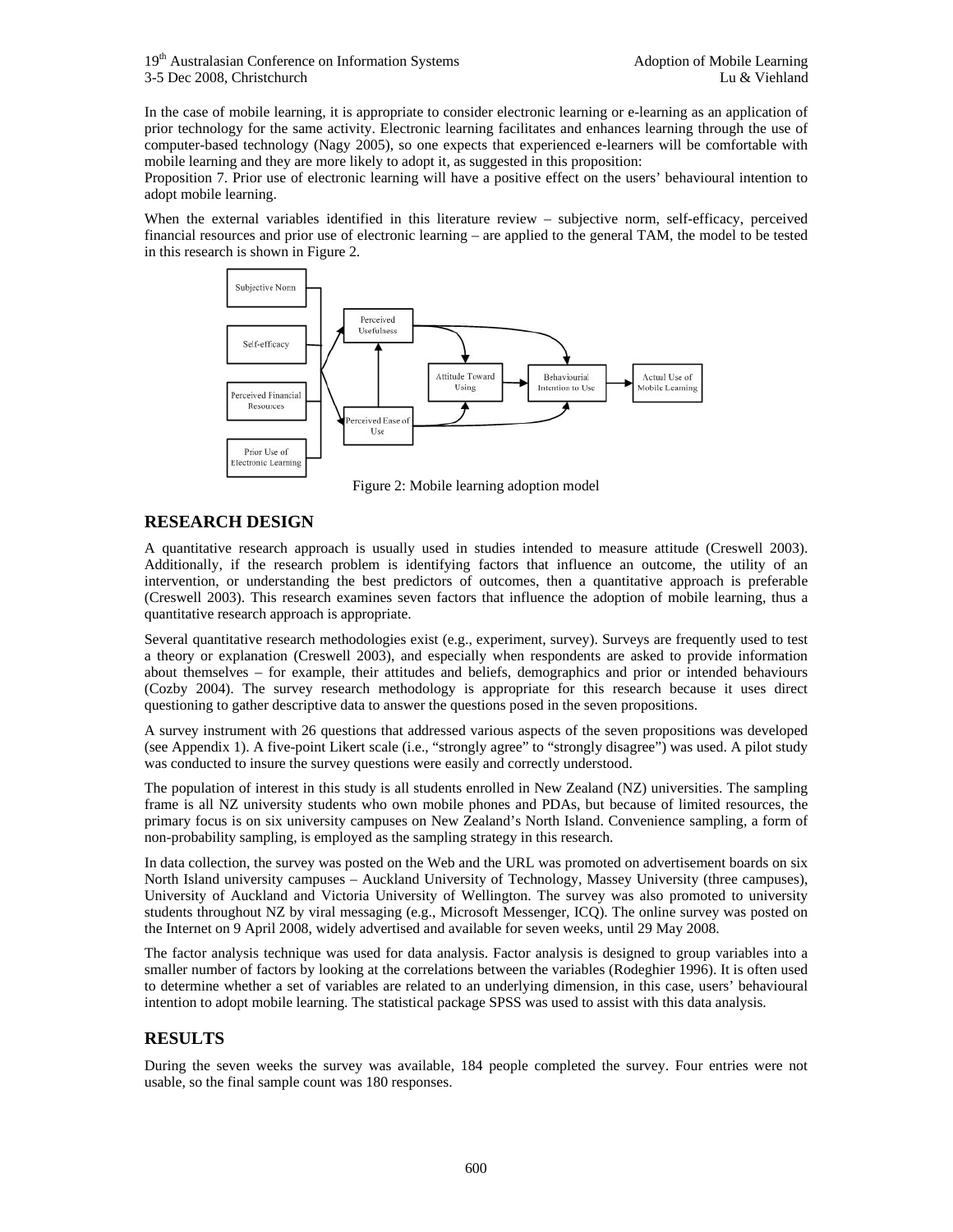#### **Demographical Profile**

The demographic profile of the respondents is as follows:

- Sixty-one percent (61%) of the participants in this study were male and 39% were female.
- One third (33%) of the respondents were 18-20 years of age and slightly more (38%) were 21-23. The remaining 29% were older than 23 and so could be considered non-traditional students.
- As expected for a university student sample, two-thirds (66%) of the sample earned less than NZ\$5,000 per year and another 12% earned less than \$10,000. Only 22% earned more than \$10,000.
- Despite a low earning threshold, 85% of these participants own mobile devices with Internet functionality smartphones, PDAs, Blackberries or iPhones. Thirteen percent (13%) do not have access to the mobile Internet and 2% didn't know.
- Many own an Internet-capable phone, but relatively few have a great deal of experience with it. Almost one-quarter (24%) access the Internet from their phones frequently (19%) or very frequently (5%). The largest proportion (39%) exercise moderate use of the mobile Internet; 21% do so infrequently and 16% not at all (this last percentage includes the 13% who do not own an Internet-capable device).
- Finally, the distribution of participants by university campus is shown in Table 1. Concerted efforts to promote the survey on Massey, AUT, Victoria University and University of Auckland campuses were rewarded with 97% of the respondents from these six campuses. Promotion efforts on other campuses was by messaging services and word of mouth, resulting in only 3% of the sample from these four campuses.

|                                         | <b>Students</b>             | Percent |
|-----------------------------------------|-----------------------------|---------|
| Massey University (3 campuses)          | 83                          | 46.1%   |
| Auckland University of Technology (AUT) | 39                          | 21.7    |
| Victoria University of Wellington       | 29                          | 16.1    |
| University of Auckland                  | 23                          | 12.7    |
| Lincoln University                      | 3                           | 1.6     |
| Otago University                        | $\mathcal{D}_{\mathcal{A}}$ | 1.1     |
| Waikato University                      |                             | 0.6     |
| University of Canterbury                | $\mathbf{\Omega}$           | $-()$ - |

Table 1. Survey Respondents by University

#### **Data Analysis**

Unconstrained factor analysis was used for analysis of the research results because this research is not based on an established instrument or hypothesis. Unconstrained factor analysis enables the data itself to determine some real-world construct and common themes among highly diverse questions (Field 2005).

Table 2 shows the mean of the summarised scores for each of the seven constructs examined in this research (i.e., responses to each of the questions associated with a construct were summed together and then a mean was calculated). The responses were ordered from 5 (strongly agree) to 1 (strongly disagree) with 3 as the middle response.

The means for five of the seven constructs were greater than 3.5. This indicates that most of the respondents agreed with the propositions on self-efficacy, perceived usefulness, subjective norm, attitude, and perceived ease of use. Two constructs – perceived financial resources and prior use of electronic learning – fell below the midpoint of 3. Of course, the mean of summarised scores are only indicative notions, it cannot determine of acceptance of the constructs. To do this, the data are further analysed in the following sections.

The Kaiser-Meyer-Olkin Measure of Sampling Adequacy (MSA) was used to measure sampling adequacy and appropriateness of the factor analysis. The result was an MSA score of 0.834, which approaches the top of the scale at 1.0, indicating a high degree of sampling adequacy.

The Bartlett's Test of Sphericity was used to determine whether the original correlation matrix is an identity matrix. If the correlation coefficient value is less than 0.001, then the R-matrix is an identity matrix and the factor analysis is appropriate. The result of the Bartlett Test showed a Chi-square value of 1903.861 with a df value of 276 resulting in a significant value of 0.000, which is less than 0.001 and thus supporting the factor analysis. In other words, the model is a good fit for the purpose of this study.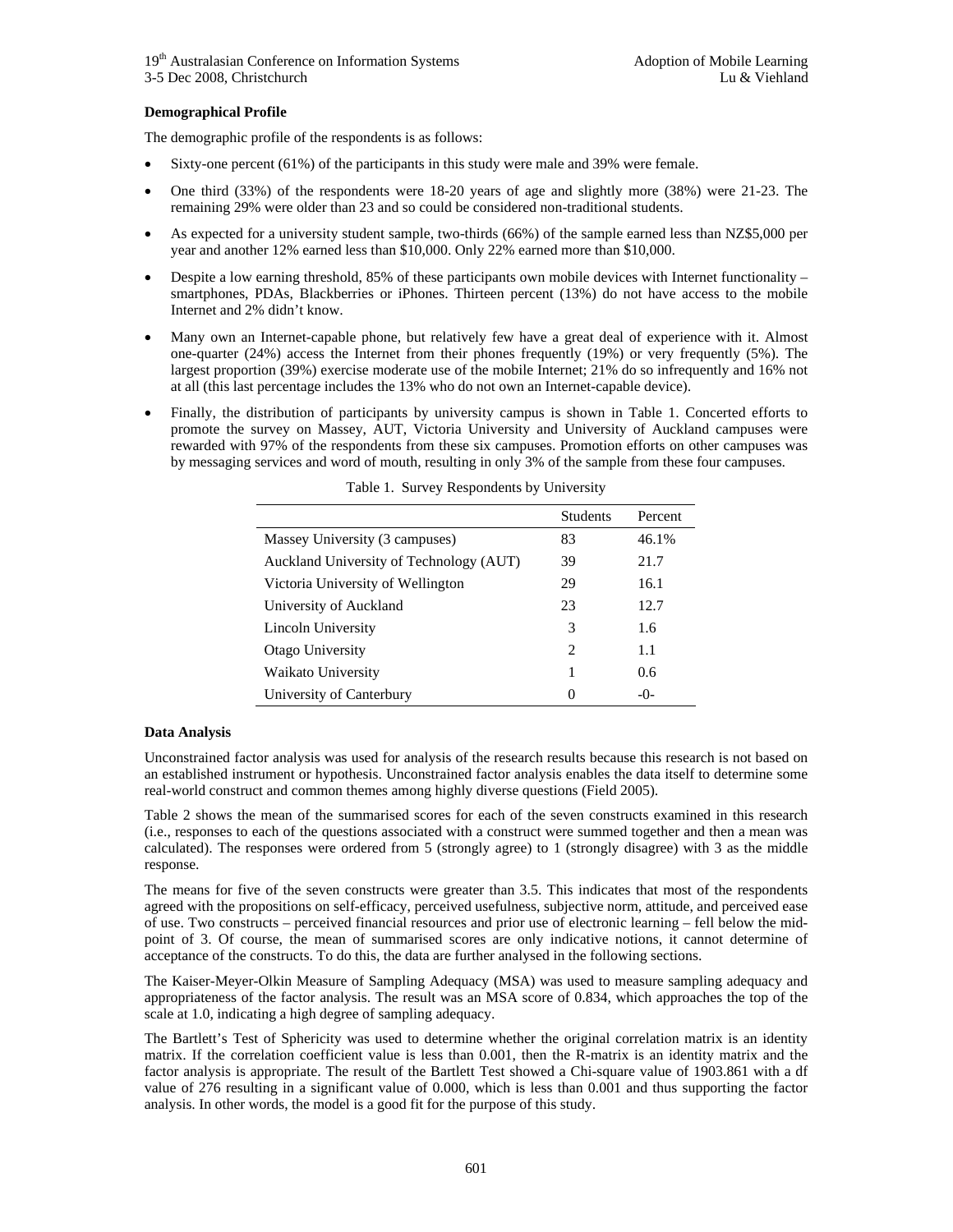|                                               | Questions         | Mean |
|-----------------------------------------------|-------------------|------|
| Self-efficacy (SE)                            | 23, 24, 25        | 3.86 |
| Perceived usefulness of mobile learning (PU)  | 1, 11, 12, 17, 20 | 3.75 |
| Subjective norm (SN)                          | 6, 9, 14, 19      | 3.60 |
| Attitude toward use of mobile learning (AT)   | 5, 13, 15, 21     | 3.60 |
| Perceived ease of use of mobile learning (PE) | 4, 7, 18          | 3.52 |
| Perceived financial resources (PFR)           | 2, 22, 26         | 2.69 |
| Prior use of electronic learning (PUE)        | 8, 10             | 2.41 |

Table 2. Question Map and Summarised Mean for Constructs

Cronbach's Alpha was used to determine the internal consistency of each scale in this research. A Cronbach's Alpha coefficient close to 1.0 means that the questions are measuring similar dimensions of a factor. Although the general limit is > 0.7, a score > 0.6 would be acceptable because of the exploratory nature of this research. By this standard, any factor with a Cronbach's Alpha coefficient less than 0.6 should be eliminated. The reliability coefficients for the seven constructs examined in this study are reported in Table 3.

|                                               | #<br>of<br>items | Cronbach's<br>Alpha | Accept         |
|-----------------------------------------------|------------------|---------------------|----------------|
| Attitude toward use of mobile learning (AT)   | 4                | 0.878               | Yes            |
| Perceived financial resources (PFR)           | 3                | 0.877               | Yes            |
| Self-efficacy (SE)                            | 3                | 0.820               | Yes            |
| Perceived ease of use of mobile learning (PE) | 3                | 0.809               | <b>Yes</b>     |
| Perceived usefulness of mobile learning (PU)  | 5                | 0.783               | <b>Yes</b>     |
| Subjective norm (SN)                          | 4                | 0.732               | Yes            |
| Prior use of electronic learning (PUE)        | $\mathcal{D}$    | 0.455               | N <sub>0</sub> |

Table 3. Cronbach's Alpha Questionnaire Reliability Analysis

As a result of the reliability analysis, four of the seven factors received Cronbach's Alpha coefficient grater than 0.8 and two were greater than 0.7, which indicates those six factors should be accepted.

Only one factor, prior use of electronic learning (PUE), is less than 0.6. PUE is composed of two items so a test of future item reliability was conducted to determine if the deletion of either item would increase PUE's Cronbach's Alpha coefficient to 0.6. It didn't and so the construct of prior use of electronic learning was rejected.

Because this is exploratory research, there is a need to verify the accuracy of the items in the constructs. Principal component analysis with a varimax rotation was selected for this test. Due to space limitations, the full results of this test are not reported here, but according to the rotated component matrix, seven components were identified and those were exactly same as the propositions stated earlier. The result is that there is no need to explore the formation of a further proposition. One result from this test revealed that question 11 in the perceived usefulness (PU) construct was viewed as an independent variable. Accordingly, the Cronbach's Alpha coefficient of PU was re-tested without question 11. The revised Cronbach's Alpha coefficient decreased to 0.775, but this was still above 0.6 and so PU was still accepted.

## **DISCUSSION**

The purpose of this study is to determine the key factors influencing the behavioural intention for adoption of mobile learning. Each of those factors is briefly discussed in this section, with some additional analysis from some of the survey questionnaire results and insight from the literature.

The one question that was outside the seven propositions discovered that intent to adopt mobile learning was quite high – over 76% of the respondents agreed or strongly agreed that they intend to use mobile learning in the future (questions 3 and 16). University students in New Zealand expect that mobile learning will enhance their learning activities if universities will provide facilities for mobile learning.

*P1: Perceived usefulness of mobile learning will have a positive effect on the users' behavioural intention to adopt mobile learning*. Collaboration learning experiences is considered to be a major benefit from mobile learning (e.g., Lundin & Magnusson 2003; Milrad et al. 2002; Viehland & Marshall 2005). The results of this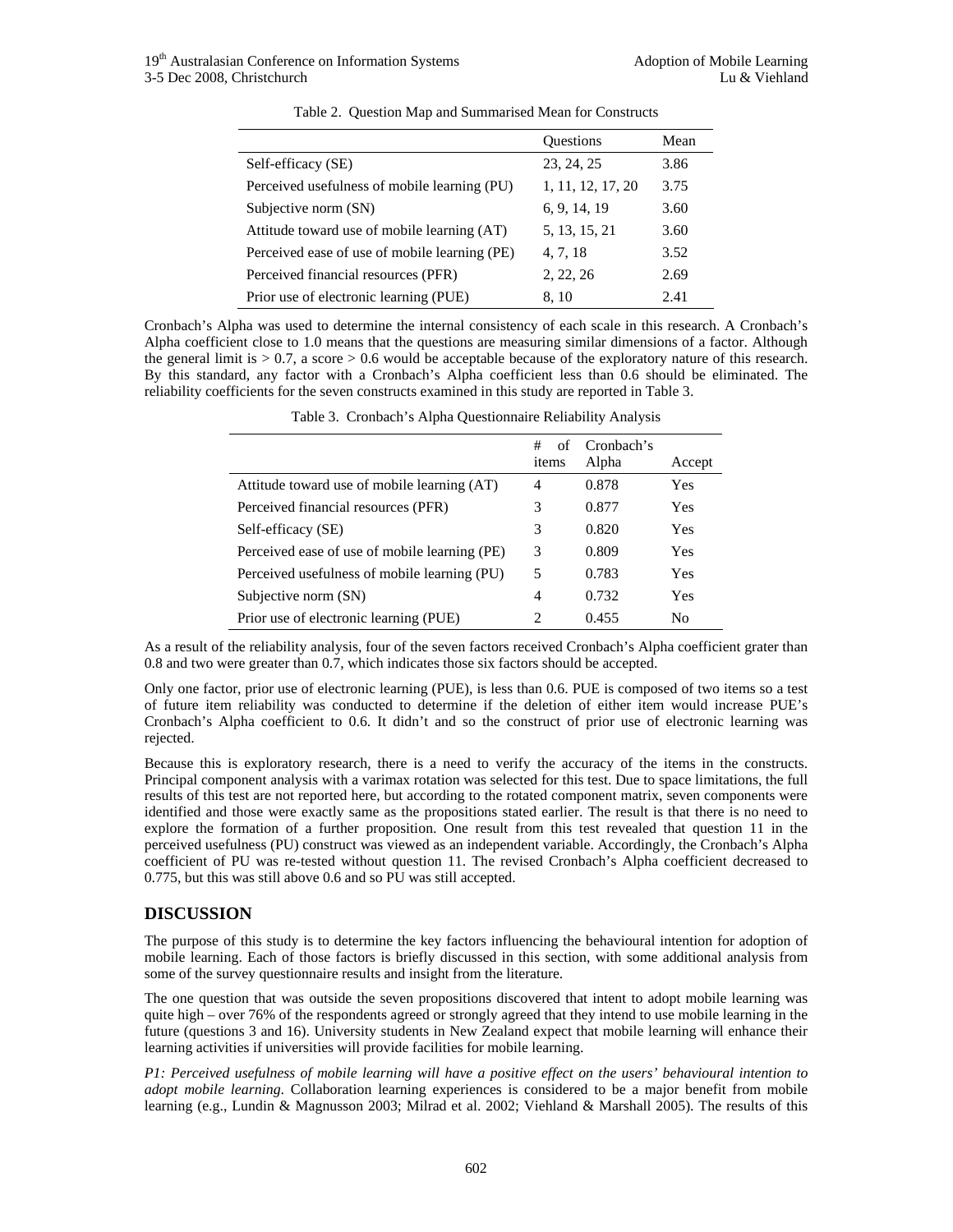study support this. Eighty-four percent of the participants agreed/strongly agreed that mobile learning is useful because it could improve their collaboration with classmates on group assignments (Q20). Over 70% of the respondents believe that mobile learning would enhance their learning process (Q1) by allowing anytime-andanywhere access to learning materials. A smaller percentage (56%) agreed the mobile learning would improve their grades (Q11). As noted in the previous section, the rotated component matrix showed this item did not contribute to their intention to adopt mobile learning.

*P2: Perceived ease of use of mobile learning will have a positive effect on the users' behavioural intention to adopt mobile learning*. There are a range of restrictions on mobile devices that could inhibit student access to learning applications, such as limited input capability, small screens and limited network bandwidth. So while a large number of students felt they could become skilful in using an m-learning application (64%; Q7) and learning to use the application itself would be easy (66%; Q18) a much smaller percentage (58%) believed they could fully utilize a mobile learning application (Q4).

*P3: Attitude toward using mobile learning will be positively related to the behavioural intention to adopt mobile learning*. Survey respondents agreed/strongly agreed that they would enjoy mobile learning (63%; Q5) and find it interesting (66%; Q15). They would also enjoy using a mobile learning application (68%; Q13) and learning to use it would be easy (66%; Q18). A key construct of the TAM posits that individuals have an intention to perform a certain behaviour based in part on their affective feeling about the system. Participants in this study have a very positive attitude about using mobile learning and this supports acceptance of this proposition.

*P4: Subjective norm will have a positive effect on the users' behavioural intention to adopt mobile learning*. Like all people, students consider opinions of family, classmates and others as important to their decision to adopt a new technology. Following the research of Hsu and Lu (2004), the questions in this study were designed to investigate this for three types of subjective norm. First, an individual will look for guidance from those they trust, such as family. In this study, 69% of the respondents agreed/strongly agreed their family would encourage them to use m-learning (Q6). Second, an individual attempts to adopt the behavioural norms of groups to strengthen their relationship with the group. In this study, 63% of the respondents think they would use mobile learning because of their friends' encouragement (Q9). Third, individuals usually expect reciprocal benefit, such as personal affection, trust, gratitude, and economic return, when they act according to social norms. Nearly 76% of the respondents think they would use mobile learning so that they do not feel left behind (Q14).

*P5: Self-efficacy will have a positive effect on the users' behavioural intention to adopt mobile learning*. The construct of self-efficacy scored highest in the mean of summarised scores (see Table 2), and the questionnaire results reflect that. More than three quarters (78%) of the respondents agreed/strongly that they would be more inclined to use mobile learning application if they had seen someone else using it before (78%; Q24), if a help facility was available (76%; Q23) and if they participated in a demonstration (78%; Q25). The demographic profile indicated that only 24% are frequent users of the mobile Internet. Despite limited experience, selfefficacy is high.

*P6: Higher perceived financial resources will lead to a higher intention to adopt mobile learning*. Generally, higher perceived income will lead to a higher intention to adopt a new technology (Mathieson et al. 2001), especially if there are user costs associated with it. Respondents expressed considerable concern about their ability to use mobile learning – only 11% agreed/strongly agreed that m-learning would be something they could afford  $(Q23)$ . To explore this further, a separate analysis compared the high income group ( $>$ \$31,000) with low income group (<\$31,000). The response on all three questions related to this construct followed the same pattern – there was a large gap in affordability. For example, only 6% of the low income group agreed/strongly agreed they could afford mobile learning while the equivalent percentage for the high income group was nearly 79%.

*P7: Prior use of electronic learning will have a positive effect on the users' behavioural intention to adopt mobile learning*. Many studies have shown individuals are more likely to adopt innovations that are compatible with other technologies they have already used (e.g., Eastin 2002; Neuendorf et al. 1998; Rogers 2003). This study found that 73% respondents have used a desktop learning management system (Q8) and 57% of the respondents have used more than one (Q10). Despite strong support in the literature, this proposition was not accepted in this study and the rotated components matrix indicated that no solid theme could be identified separate from the construct of prior use of e-learning. This indicates this is not a contributor to the adoption of mobile learning.

Why? Even users who have minimal experience in e-learning still may have a high intention to adopt mobile learning. Similarly, a student may not adopt mobile learning even if he or she has a lot of experience in elearning. To investigate this further we approached several of the students who participated in the pilot study. One pilot test participant with minimal experience in e-learning said "I do not access the WebCT often, but I still have a high expectation of mobile learning, because it gives me the chance to access learning material at anytime and anywhere, it also looks very cool." On the other hand, an experienced user of e-learning tools said "I access WebCT daily. But I think access learning material on a mobile is just too expensive and not efficient.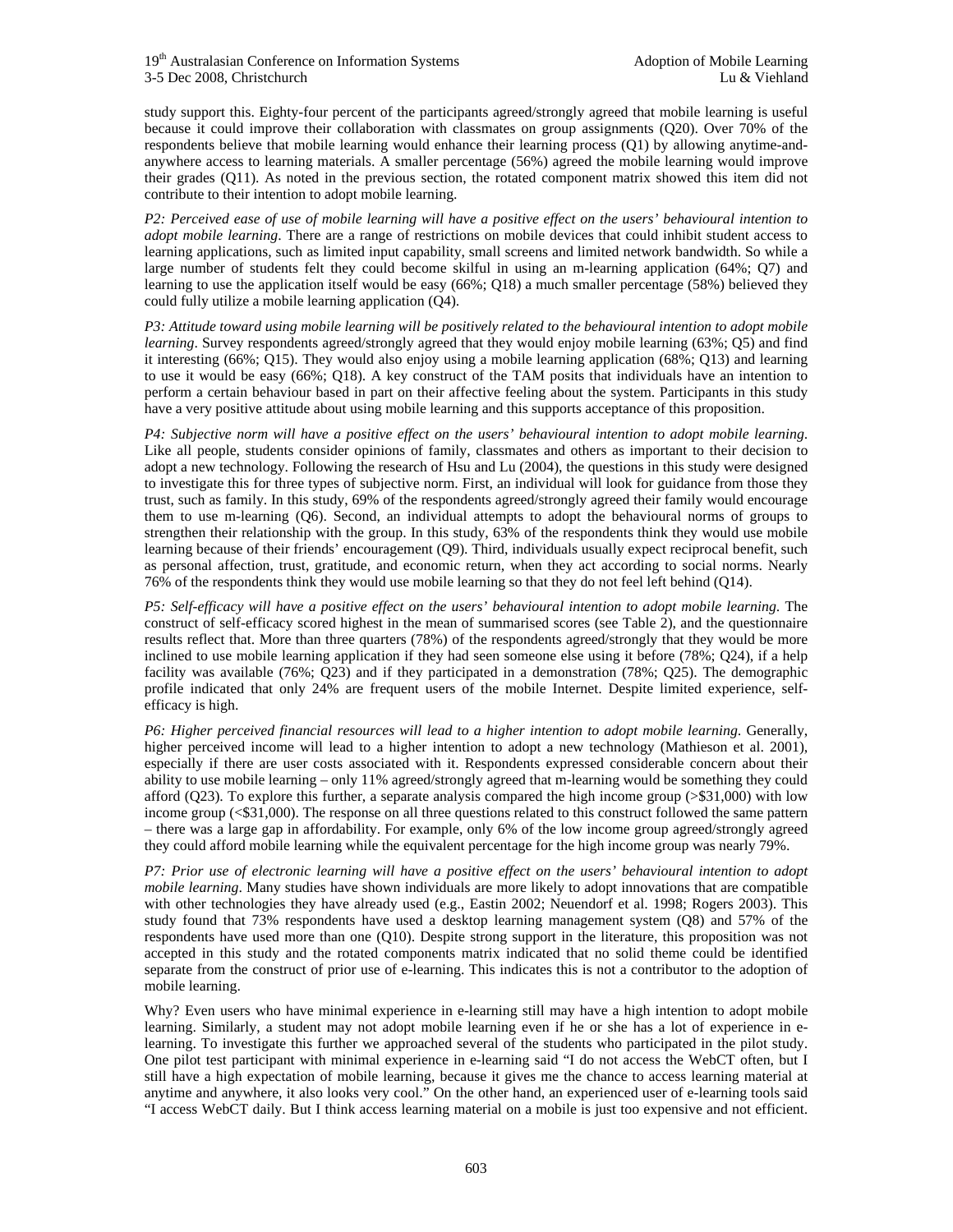The screen of my mobile phone is just too small." The feedback from these two individuals is the strongest indication we have for these results.

#### **CONCLUSION**

The most important outcome of this study was to identify six key factors that influence the behavioural intention of users to adopt mobile learning; they are perceived usefulness of mobile learning, perceived ease of use of mobile learning, attitude toward using mobile learning, subjective norm, self-efficacy and perceived financial resources. Prior use of electronic learning is not considered a reliable factor that influences the behavioural intention to adopt mobile learning.

This research had several limitations, most of which lead to suggestions for future research. Due to a strict deadline for completion of the study, the survey questionnaire was only available online for seven weeks. Without this constrain, the survey could have been available longer and gathered a larger response. Similarly, increased resources would have allowed the promotion of the survey to reach more respondents in more universities. Despite these limitations, 180 participants is a respectable response and there is no indication that a larger sample would have produced different results. A final limitation is the reminder that this research only investigates the behavioural intention to adopt mobile learning. The research does not measure actual acceptance and use of mobile learning.

A suggestion for future research is an in-depth qualitative research approach to further investigate the quantitative research results of this paper. Qualitative research would answer some of the why and how questions raised in this study and to determine if there are additional factors beyond the seven identified here. Comparative research is also possible, between New Zealand and another country or between different universities or student groups.

#### **REFERENCES**

- Ajzen, I. 1991. "The Theory of Planned Behaviour," *Organizational Behaviour and Human Decision Process*es (50:2), December, pp 179-211.
- Adams, D.A., Nelson, R.R., and Todd, P.A. 1992. "Perceived Usefulness, Ease of Use, and Usage of Information", *MIS Quarterly* (16:2), pp 227- 250.
- Attwell, J. 2005. "Mobile learning: Reaching hard-to-reach learners and bridging the digital device." *Methods and Technologies for Learning*. Southampton: WIT Press, pp 361-365.
- Agarwal, R., Sambamurthy, V., and Stair, R.M. 2000. "The Evolving Relationship between general and specific computer self-efficacy: An empirical assessment", *Information System Research* (1:2), pp 419-430.
- Bandura, A. 1997. *Self-efficacy: The Exercise of Control*. New York: W.H. Freeman.
- Brown, R., Ryu, H., and Parsons, D. 2006. "Mobile Helper for University Students: A Design for a Mobile Learning Environment," *Proceedings of the 20th Conference of the Computer-human Interaction Special Interest Group*, Sydney, Australia, pp 297-300.
- Clark, C. 2000. "Coming Attraction", *Wireless Review*, (17:12), pp 12-16.
- Creswell, J.W. 2003. *Research Design: Qualitative, Quantitative and Mixed Methods Approaches*. London: Sage Publication Ltd.
- Cozby, P.C. 2004. *Methods in Behavioral Research*. New York: McGraw-Hill.
- Chau, P., and Hu, P. 2001. "Information Technology Acceptance by Individual Professionals: A Model of Comparison Approach", *Decision Sciences* (32:4), pp 669-719.
- Choi, H, Choi, M.S., Kim, J.W., Yu, H.S. 2003. "An Empirical Study on the Adoption of Information Appliances with the Focus on Interactive TV", *Telematics and Informatics* (20:2), pp 161-183.
- Davis, F.D. 1989. "Perceived Usefulness, Perceived Ease of Use, and User Acceptance of Information Systems," *MIS Quarterly* (13:3), pp 319-339.
- Davis, F.D., Bagozzi, R.P., and Warshaw, P.R. 1989. "User Acceptance of Computer Technology: A Comparison of Two Theoretical Models," *Management Science*, 35, pp 982-1003.
- Eastin, M. 2002. "Diffusion of E-commerce: An Analysis of the Adoption of Four E-commerce Activities," *Telemetric and Informatics* (19:3), pp 251-267.
- Field, A. 2005. *Discovering Statistics Using SPSS*. London: Sage Publications.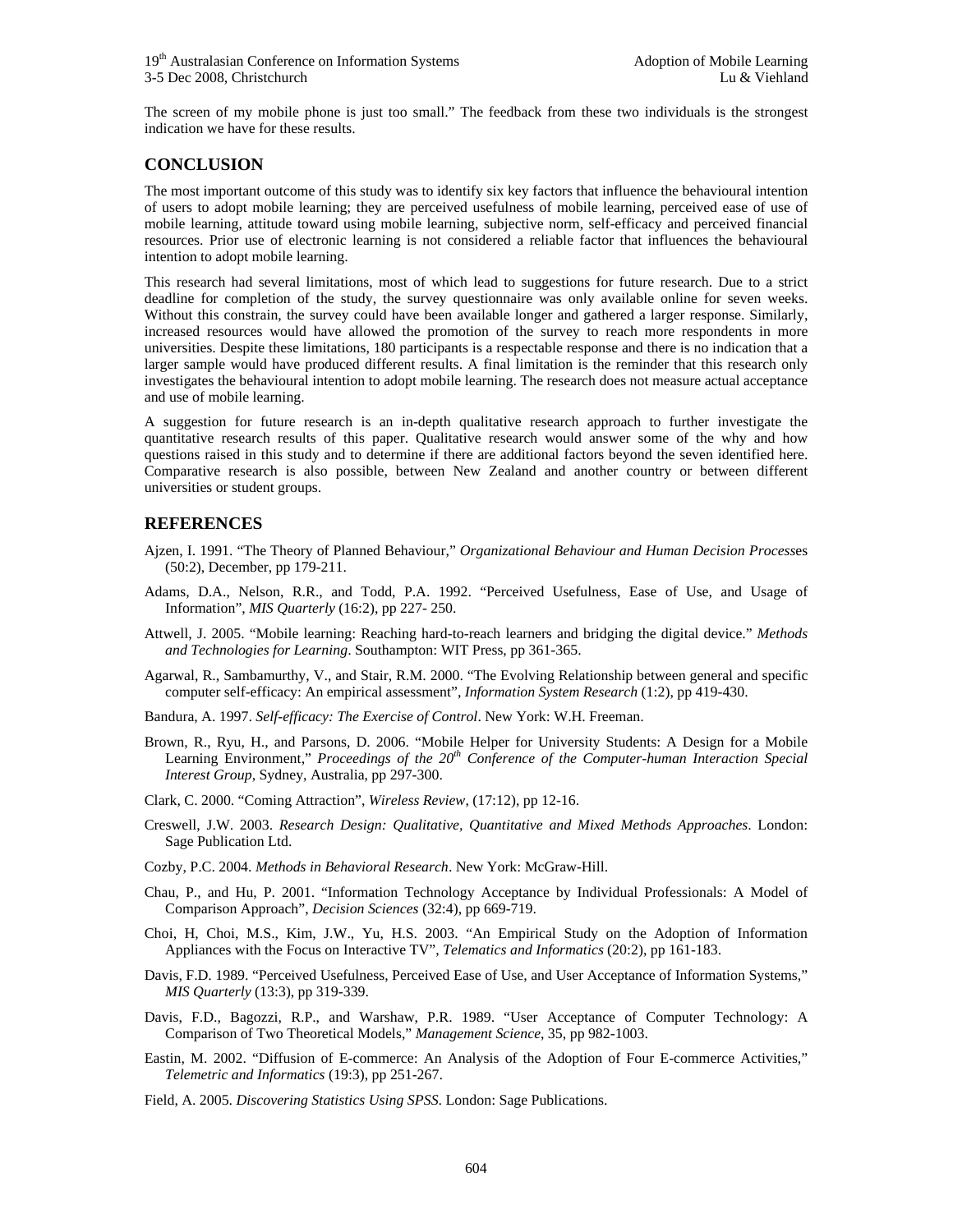- Gist, M.E. 1987. "Self-efficacy: Implications for Organizational Behaviour and Human Resource Management," *Academy of Management Review* (12:3), pp 472-485.
- Green, K.C. 2000. *Technology and Instruction: Compelling, Competing and Complementary Vision of the Instructional Role of Technology in Higher Education*. Available from http:// www.campuscomputing.net.
- Hausenblas, H., Carron, A., and Mack, D. 1997. "Application of the Theories of Reasoned Action and Planned Behavior to Exercise Behavior: A Meta-Analysis," *Journal of Sport and Exercise Psychology* 19, pp 36-51.
- Hsu, C.L., and Lu, H.P. 2004. "Why do People Play On-line Games? An Extended TAM with Social Influences and Flow Experience," *Information & Management* (41:7), pp 853-868.
- Johnson, R.A, Hardgrave, B.C., and Doke, E.R. 1999. "An Industry Analysis of Developer Beliefs about Objectoriented Systems Development," *DATABASE* (20:1), pp 47-65.
- Lederer, A.L., Maupin, D.J., Sena, M.P., and Zhang, Y. 2000. "The Technology Acceptance Model and the World Wide Web," *Decision Support System*s (29:3), pp 269-292.
- Legris, P., Ingham, J., and Collerette, P. 2002. "Why do People Use Information Technology? A Critical Review of the Technology Acceptance Model," *Information & Management* (40), pp 191-205.
- Luarn, P., and Lin, H.H. 2005. "Toward an Understanding of the Behavioral Intention to Use Mobile Banking," *Computers in Human Behavior* (21), pp 873-891.
- Lundin, J., and Magnusson, M. 2003, "Collaborative Learning in Mobile Work," *Journal of Computer Assisted Learning* (19:3), pp 273-283.
- Mathieson, K. 1991. "Predicting User Intention: Comparing the Technology Acceptance Model with the Theory of Planned Behavior," *Information System Research* (2), pp 173-191.
- Mathieson, K., Peacock, E., and Chin, W. 2001. "Extending the Technology Acceptance Model: The Influence of Perceived User Resources," *ACM SIGMIS Database* (32:3), pp 86-112.
- Markett, C., Sanchez, I.A., Weber, S., Tangney, B. 2006. "Using Short Message Service to Encourage Interactivity in the Classroom," *Computer & Education* (46:3), pp 280-293.
- Milrad, M., Perez, J., and Hoppe, U. 2002. "C-notes: Designing a Mobile and Wireless Application to Support Collaborative Knowledge Building," *Proceedings of the IEEE International Workshop on Wireless and Mobile Technologies in Education*, Los Alamitos, California, pp 117-120.
- Motiwalla, L.F. 2005. "Mobile Learning: A Framework and Evaluation," *Computer & Education*, (49:3), pp 581-596.
- Nagy, A. 2005. "The Impact of E-learning," *Database* (12:3), pp 79-96.
- Neuendorf, K.A., Atkin, D. and Jeffres, L. 1998. "Understanding Adopters of Audio Information Innovation, " *Journal of Broadcasting and Electronic Media*, (42), pp 80-93.
- Rodeghier, M. 1996. *Surveys with Confidence: A Practical Guide to Survey Research Using SPSS*. Chicago: SPSS Inc.
- Rogers, E. 2003. *Diffusion of Innovation* (5th edition), Free Press, pp 250-251.
- Sanchez, A., Sharples, M., and Vavoula, G. 2007. *Beyond Mobile Learning*. Trinity: Environmental Publications.
- Scornavacca, E., and Marshall, S. 2007. "TXT-2-LRN: Improving Students' Learning Experience in the Classroom Through Interactive SMS," *IEEE*, pp 1-8.
- Sharples, M. 2000. "The Design of Personal Mobile Technologies for Lifelong Learning," *Computers & Education*, 34, pp 177-193.
- Sharples, M. 2007. *Big Issues in Mobile Learning: Report of a Workshop by the Kaleidoscope Network of Excellence Mobile Learning Initiative*. Nottingham, UK: University of Nottingham, Learning Sciences Research Institute.
- Tiong, G., and Kinshuk. 2006. "Getting Ready for Mobile Learning-adoption Perspective," *Journal of Educational Multimedia and Hypermedia* (15:2), pp 175-200.
- Viehland D., and Leong R. 2008. "Consumer Willingness to Use and Pay for Mobile Payment Services," *Journal of Principles and Applications of Information Science and Technology* (forthcoming).